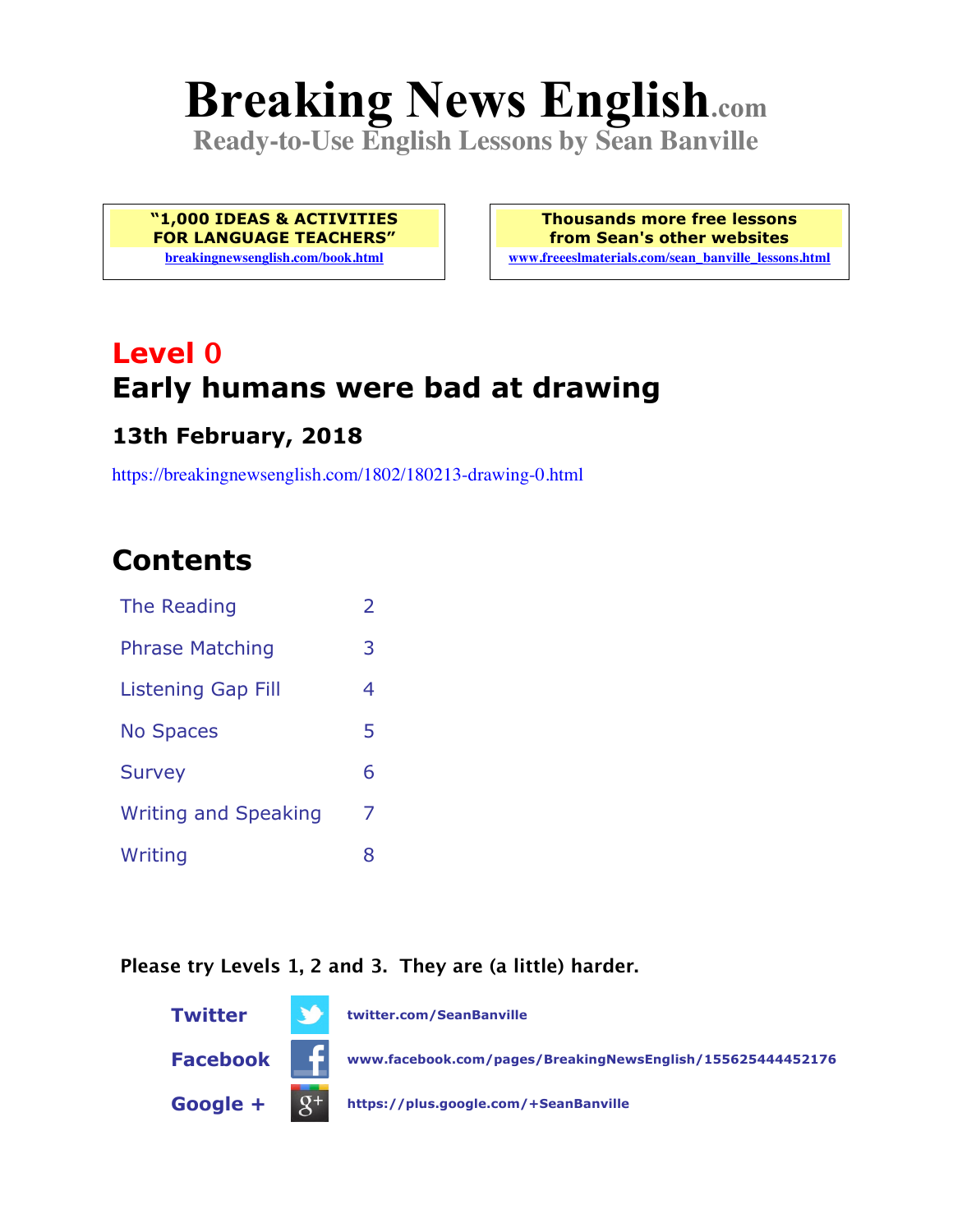# **THE READING**

From https://breakingnewsenglish.com/1802/180213-drawing-0.html

Humans from 35,000 years ago could not draw so well. The humans became extinct. They had large brains and made tools, but found it difficult to draw. Later humans drew animals on rocks and cave walls. A professor studied drawings of animals made 30,000 years ago in the south of France.

The professor said hunting skills affected drawing skill. Later humans hunted dangerous animals. This needed good handeye movement. Humans who lived over 35,000 years ago could not use their hand-eye movement to draw. Later humans used drawings to plan hunting and to discuss which part of an animal's body to hit.

Sources: https://www.**davisenterprise.com**/local-news/ucd/neanderthals-were-good-hunters-bad-artists/ https://www.**sciencedaily.com**/releases/2018/02/180209100727.htm http://www.**dailygalaxy.com**/my\_weblog/2018/02/why-there-were-no-neanderthal-picassos-anew-theory-of-evolution.html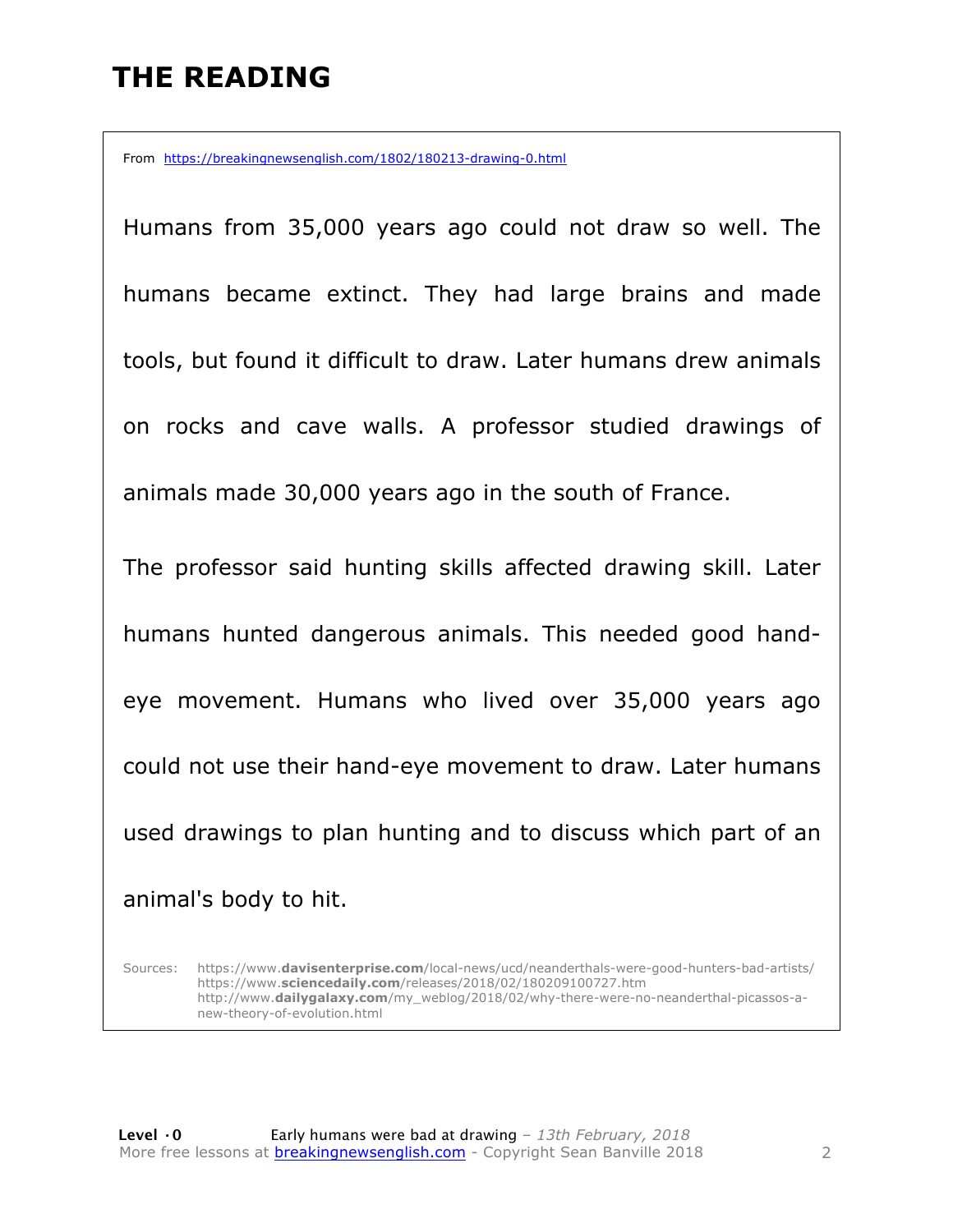# **PHRASE MATCHING**

From https://breakingnewsenglish.com/1802/180213-drawing-0.html

#### **PARAGRAPH ONE:**

| 1. could not draw so   |              | a. drew animals        |
|------------------------|--------------|------------------------|
| 2. The humans became   |              | b. years ago           |
| 3. found it difficult  |              | c. well                |
| 4. Later humans        |              | d. of France           |
| 5. rocks and cave      |              | e. to draw             |
| 6. A professor studied | $f_{\rm{r}}$ | walls                  |
| 7. made 30,000         | g.           | extinct                |
| 8. in the south        |              | h. drawings of animals |
|                        |              |                        |

#### **PARAGRAPH TWO:**

| 1. hunting skills affected       | a. | movement            |
|----------------------------------|----|---------------------|
| 2. Later humans                  |    | b. animals          |
| 3. dangerous                     |    | c. body to hit      |
| 4. good hand-                    |    | d. drawing skill    |
| 5. Humans who lived over         |    | e. plan hunting     |
| 6. hand-eye                      | f. | eye movement        |
| 7. Later humans used drawings to |    | g. 35,000 years ago |
| 8. which part of an animal's     |    | h. hunted           |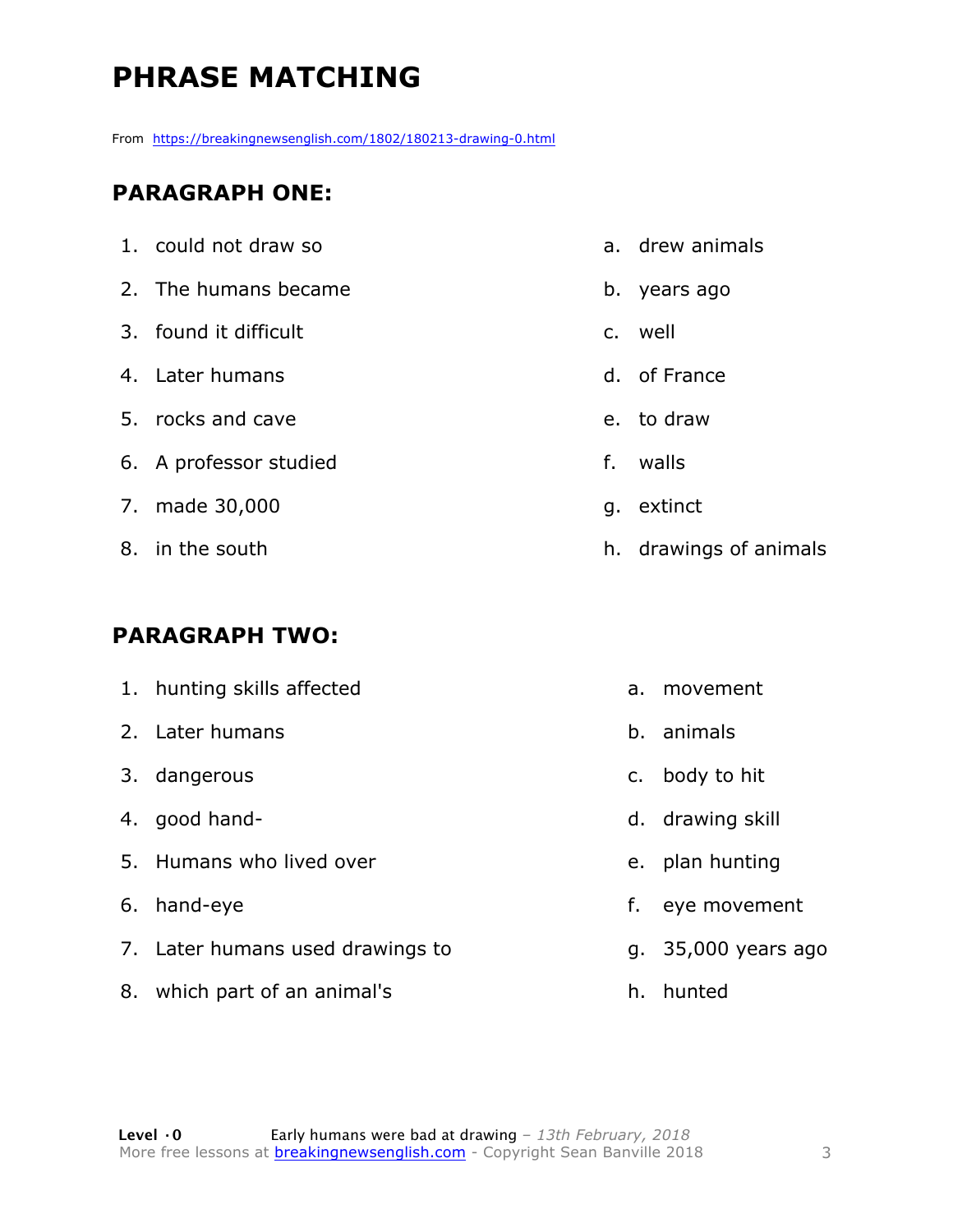### **LISTEN AND FILL IN THE GAPS**

From https://breakingnewsenglish.com/1802/180213-drawing-0.html

| well. The humans $(2)$ __________________________. They had large      |
|------------------------------------------------------------------------|
| brains and $(3)$ __________________________, but found it difficult to |
| draw. Later humans (4) _________________________ on rocks and          |
|                                                                        |
|                                                                        |
| France.                                                                |
| The professor said (7) _______________________ affected drawing        |
| skill. Later (8) ______________________ dangerous animals. This        |
| needed good (9) __________________________ movement. Humans who        |
|                                                                        |
|                                                                        |
| drawings to plan hunting and to discuss which part of an animal's      |
| $(12)$ $\qquad$                                                        |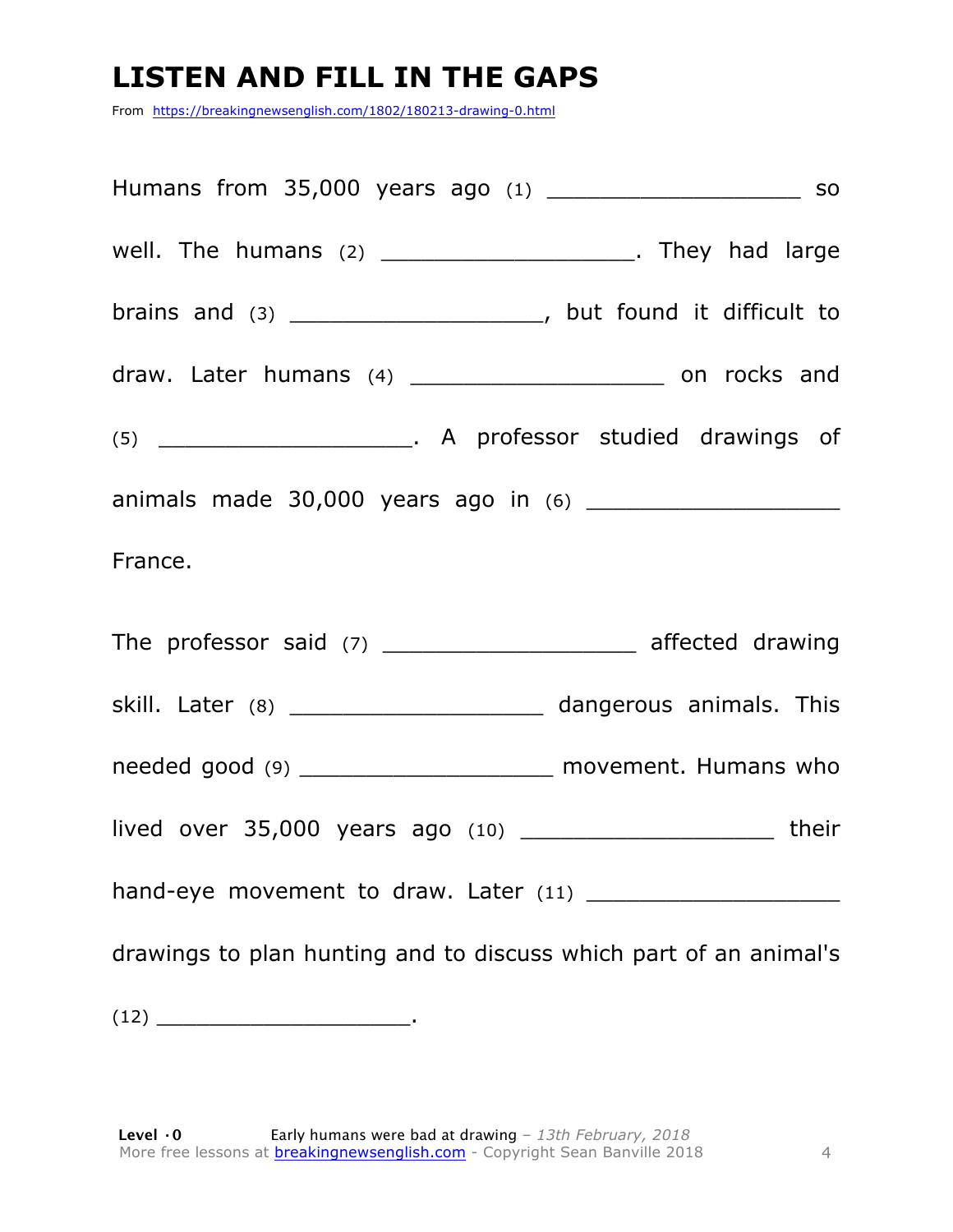# **PUT A SLASH ( / )WHERE THE SPACES ARE**

From https://breakingnewsenglish.com/1802/180213-drawing-0.html

Humansfrom35,000yearsagocouldnotdrawsowell.Thehumansbeca

meextinct.Theyhadlargebrainsandmadetools,butfounditdifficulttod

raw.Laterhumansdrewanimalsonrocksandcavewalls.Aprofessorstu

dieddrawingsofanimalsmade30,000yearsagointhesouthofFrance.T

heprofessorsaidhuntingskillsaffecteddrawingskill.Laterhumanshunt

eddangerousanimals.Thisneededgoodhand-eyemovement.Huma

nswholivedover35,000yearsagocouldnotusetheirhand-eyemovem

enttodraw.Laterhumansuseddrawingstoplanhuntingandtodiscussw

hichpartofananimal'sbodytohit.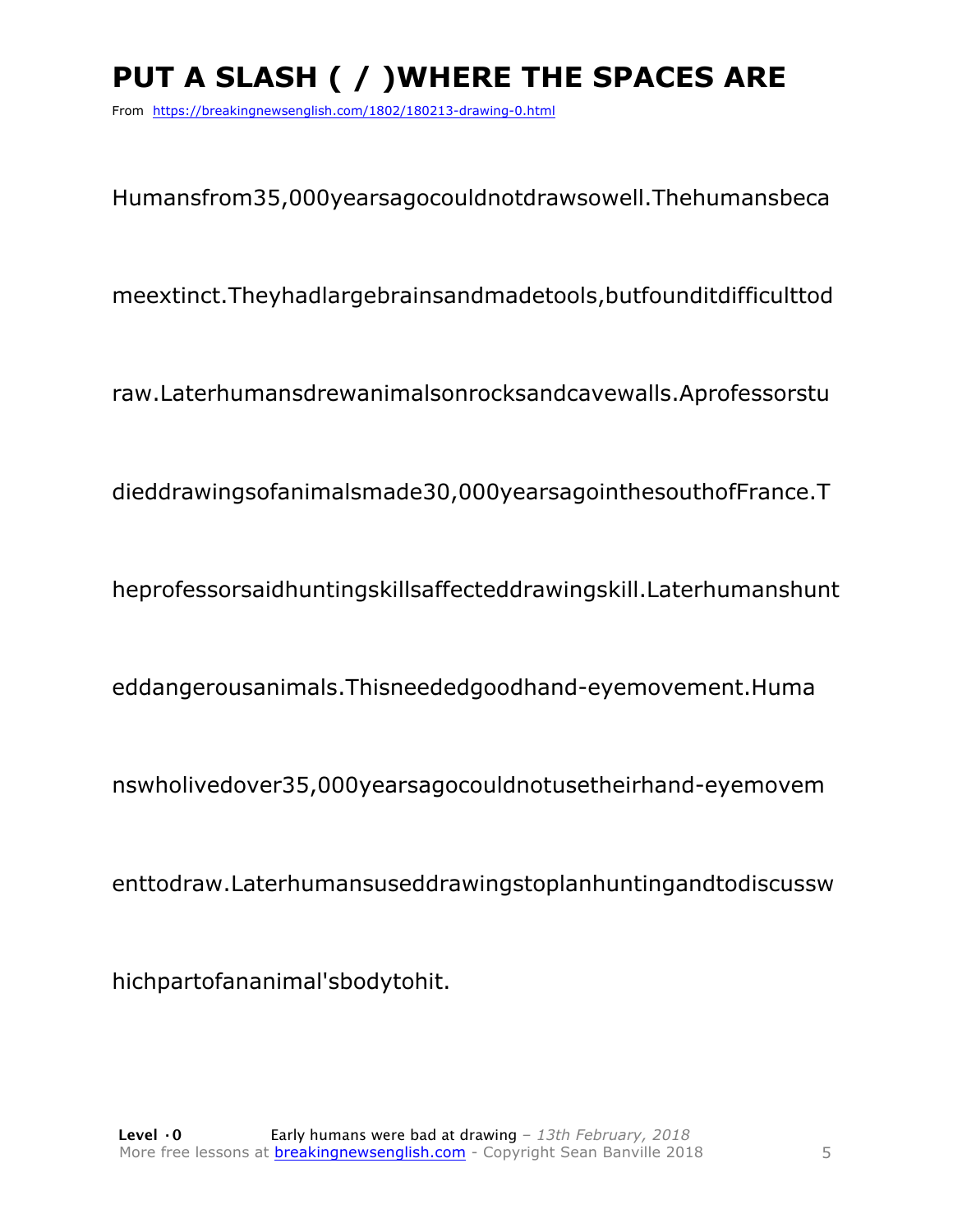### **DRAWING SURVEY**

From https://breakingnewsenglish.com/1802/180213-drawing-4.html

Write five GOOD questions about drawing in the table. Do this in pairs. Each student must write the questions on his / her own paper.

When you have finished, interview other students. Write down their answers.

|      | STUDENT 1 | STUDENT 2 | STUDENT 3 |
|------|-----------|-----------|-----------|
| Q.1. |           |           |           |
| Q.2. |           |           |           |
| Q.3. |           |           |           |
| Q.4. |           |           |           |
| Q.5. |           |           |           |

- Now return to your original partner and share and talk about what you found out. Change partners often.
- Make mini-presentations to other groups on your findings.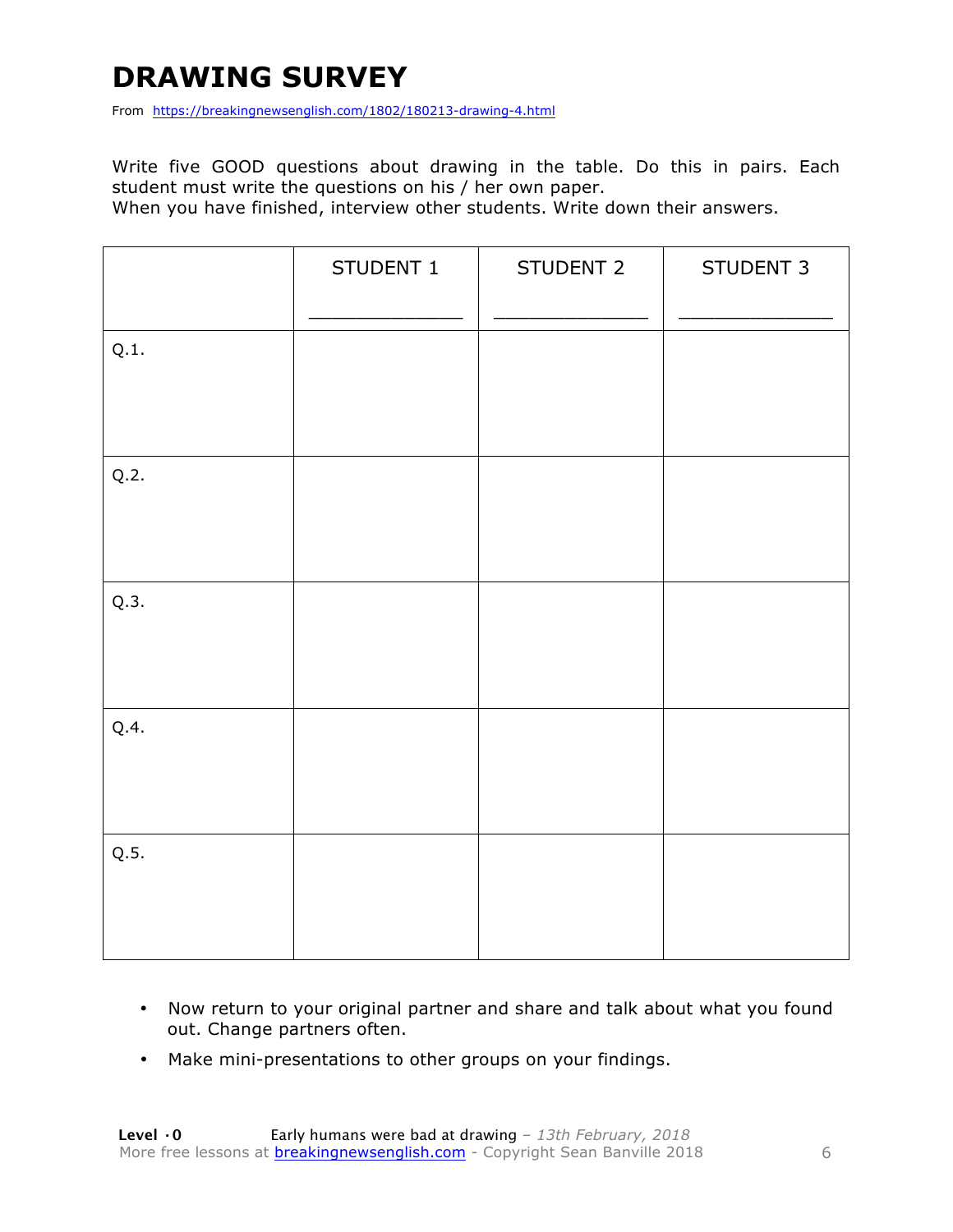### **WRITE QUESTIONS & ASK YOUR PARTNER(S)**

Student A: Do not show these to your speaking partner(s).

| a) |  |  |
|----|--|--|
| b) |  |  |
| c) |  |  |
| d) |  |  |
| e) |  |  |
| f) |  |  |
|    |  |  |

*Early humans were bad at drawing – 13th February, 2018* More free lessons at breakingnewsenglish.com

# **WRITE QUESTIONS & ASK YOUR PARTNER(S)**

-----------------------------------------------------------------------------

Student B: Do not show these to your speaking partner(s).

| a) |  |  |
|----|--|--|
| b) |  |  |
| c) |  |  |
| d) |  |  |
| e) |  |  |
| f) |  |  |
|    |  |  |